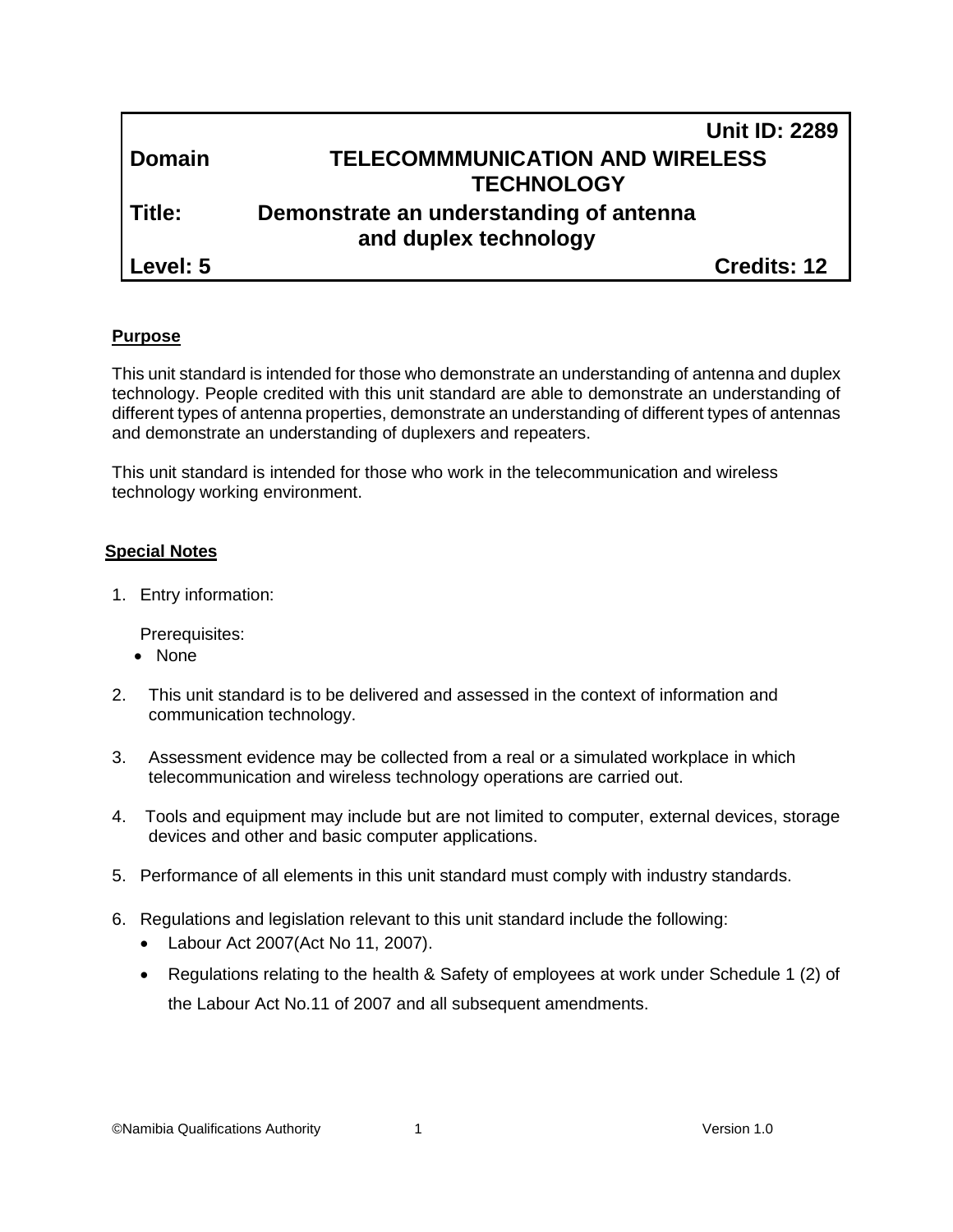### **Quality Assurance Requirements**

This unit standard and others within this sub-field may be awarded by institutions which meet the accreditation requirements set by the Namibia Qualifications Authority and the Namibia Training Authority and which comply with the national assessment and moderation requirements. Details of specific accreditation requirements and the national assessment arrangements are available from the Namibia Qualifications Authority o[n www.namqa.org a](http://www.namqa.org/)nd the Namibia Training Authority on [www.nta.com.na](http://www.nta.com.na/)

## **Elements and Performance Criteria**

#### **Element 1: Demonstrate an understanding of different types of antenna properties**

#### **Performance Criteria**

- 1.1 Antenna gain is explained.
- 1.2 Aperture properties are explained.
- 1.3 Directivity and bandwidth are explained.
- 1.4 Polarization antenna is explained.
- 1.5 Effective length of antenna is explained.
- 1.6 Polar diagram properties are explained.

#### **Element 2: Demonstrate an understanding of different types of antennas**

#### **Range**

Travelling and standing wave antennas may include but not limited to microwave antennas and quarter wave antennas.

#### **Performance Criteria**

- 2.1 Travelling wave antennas are illustrated and described.
- 2.2 Standing wave antennas are illustrated and described.

#### **Element 3: Demonstrate an understanding of duplexers and repeaters**

#### **Performance Criteria**

- 3.1 Duplexers properties and functions are explained.
- 3.2 Graphical representation of duplexer functionalities is illustrated.